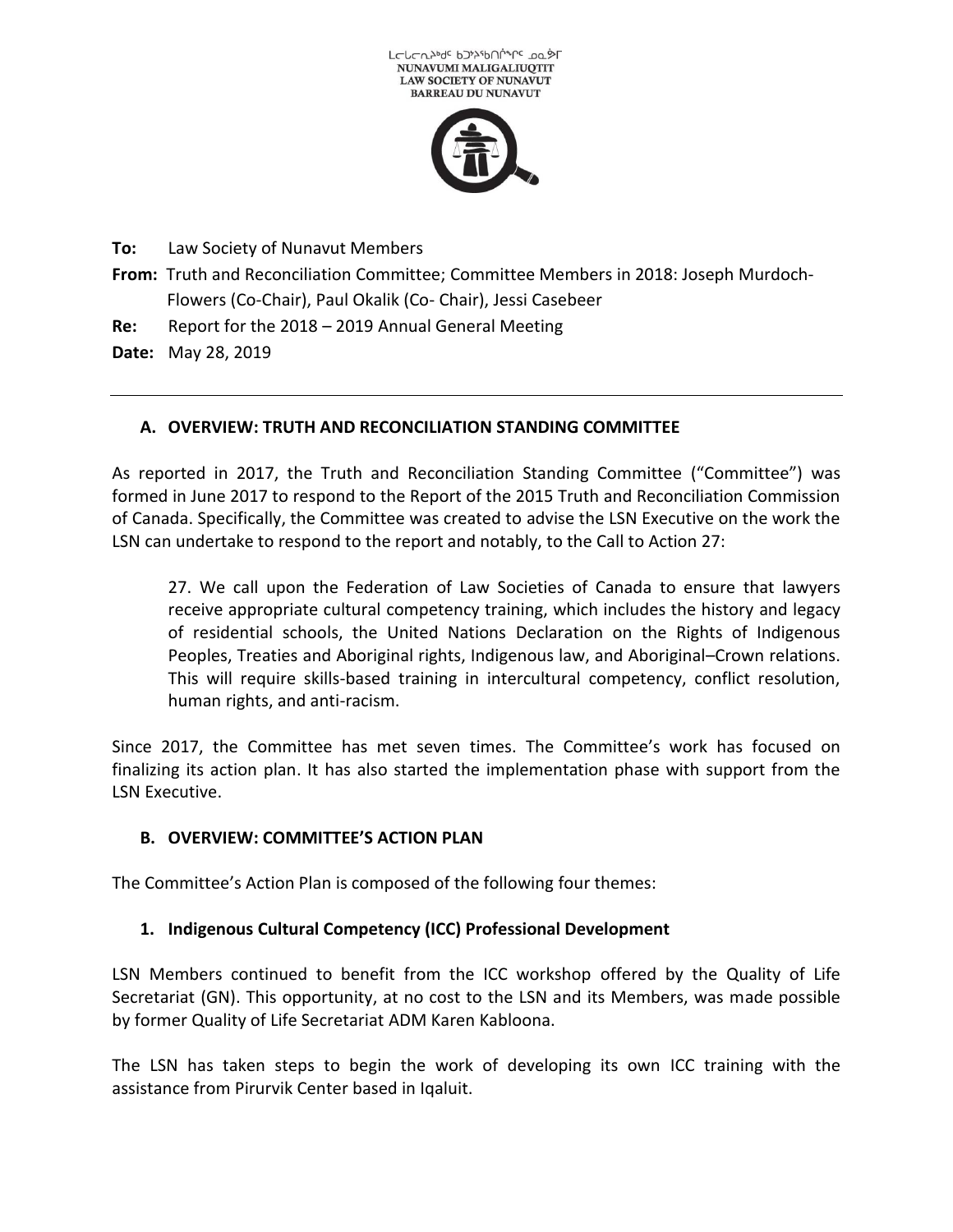The training will include an on-line component to make this training accessible to all of its membership.

## **2. Speaker Series including Elders Storytelling**

The Committee has put forward names of potential guest speakers including Elders in recognition of the importance of oral tradition.

The LSN will now be organizing the speaker series and continue to inform the Members of the Committee to ensure the events are planned and delivered in a manner that is aligned with the Committee's vision.

### **3. Amending the mandatory reading list**

The Committee has provided a list of recommended readings that should be included as part for the mandatory reading list when lawyers apply to be called to the LSN. The Ethics and Unauthorized Practice (UPA) Committee had completed a first review phase of the current mandatory reading list. The LSN will bring these recommendations to the EUP Committee in 2019.

In addition, the Committee has suggested supplemental readings that would focus on Inuit history and Inuit culture. These suggested readings could be considered as part of the accompanying materials related to the Indigenous Cultural Competency training project (Pirurvik Center).

# **4. Lucien Ukaliannuk Transcript translation project**

The 200 page original transcript, shared by Co-Chair Paul Okalik, has been translated from Inuktitut to English as a joint project between the LSN and the Nunavut Artic College (NAC).

The next phase will be undertaken by NAC to edit the translated document leading to a publication in the future. In the meantime, with recommendations made by the Committee, the LSN is now planning a unique learning opportunity event, based on an excerpt from the transcript, with Louis Tarpardjuk of Igloolik for fall 2019.

#### **5. Inuktitut language training**

Developing Inuktitut language skills is an important part of recognizing the cultural component when practising in Nunavut. Accordingly, the LSN will evaluate the feasibility and cost recovery scheme to develop an online module with the Pirurvik Center.

The current compulsory professional development (PD) policy already recognizes language training as a PD activity. It hopes to be able to offer an online learning opportunity to all of its membership in the future.